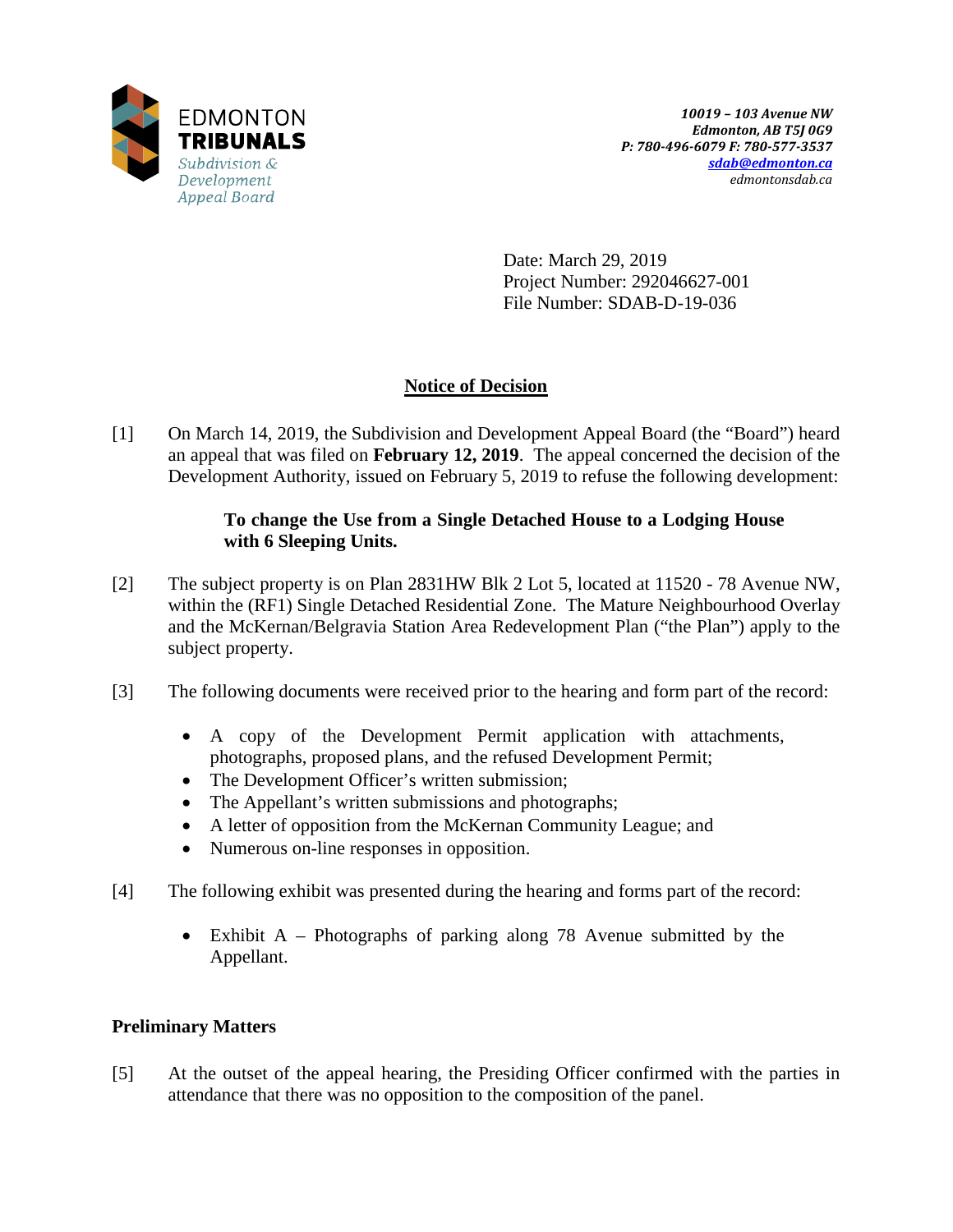- [6] The Presiding Officer outlined how the hearing would be conducted, including the order of appearance of parties, and no opposition was noted.
- [7] The appeal was filed on time, in accordance with section 686 of the *Municipal Government Act*, RSA 2000, c M-26.

#### **Summary of Hearing**

- *i) Position of the Development Authority, J. Xie:*
- [8] Mr. Xie provided the following information in response to questions from the Board:
	- a) Section 54.2, Schedule 1 of the *Edmonton Zoning Bylaw* (the *Bylaw*) requires a Lodging House to provide one parking space per two sleeping units. Therefore, the proposed Lodging House with six sleeping units requires three parking spaces. Tandem parking spaces are allowed and the proposed development complies with the parking requirements.
	- b) Pursuant to Section 54.4, Schedule 3, any development within the Residential-Related Use Class is required to provide one loading space. It was his assumption that a loading space would be required to accommodate commercial laundering or any other related service for the proposed congregate living.
	- c) Section 76.9 of the *Bylaw* states that "Increases in vehicular traffic generation and parking demand must be to the satisfaction of the Development Officer and/or Transportation Services." It was his opinion that the increased parking demand and traffic generation from the proposed development is out of scale with the surrounding single detached houses located on this block. This was partly based on numerous responses received from neighbouring property owners who addressed concerns regarding on street parking and traffic generation. He also considered the traffic and parking generation created by this use as opposed to a more typical residential use in this neighbourhood.
	- d) The Plan does not contain any policies that directly address Lodging Houses.
	- e) The proposed development complies with the Threshold requirements for Special Residential Facilities, pursuant to Section 96 of the *Bylaw*. There are no other permitted facilities located on this block and in the surrounding neighbourhood.
	- f) Every application for a Special Residential Facility has to be reviewed on its own merit.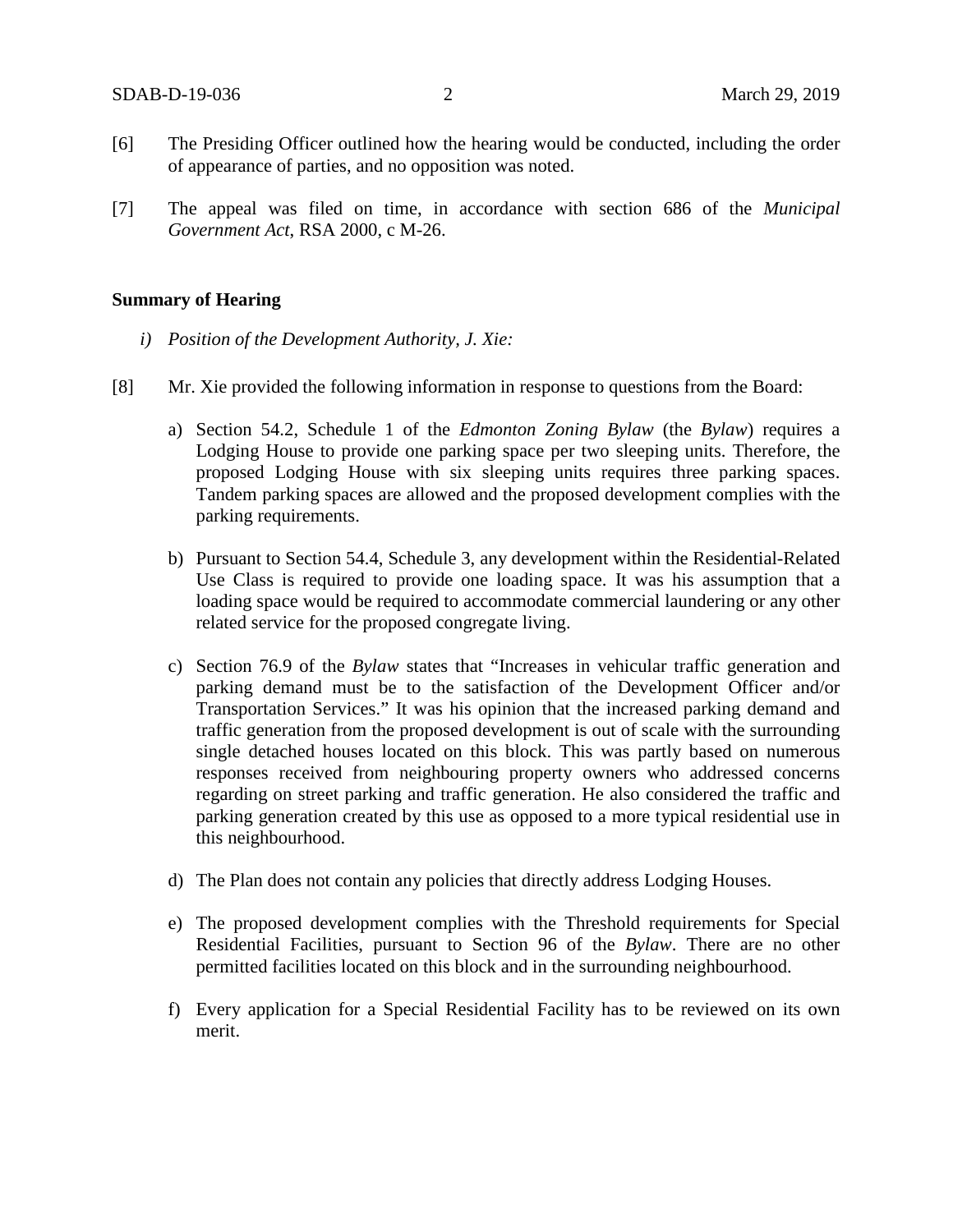- g) Many of the letters received from neighbouring property owners referenced "illegal" facilities which he did not consider in his review because they did not have legally issued development permits.
- h) He acknowledged that Council has allowed this use in the RF1 Zone; the Threshold has not been exceeded; the parking requirements have been met; and that the only variance required is the provision of one loading space. However, the comments received from neighbours provided a context of the neighbourhood and weighed heavily on his decision to refuse the application.
- i) The parking requirements for a family living in a single detached house are considered differently because there are dependents that are not old enough to own vehicles whereas a Lodging House accommodates single adult residents who could potentially all own their vehicles.
- j) The proposed tandem parking space will not block access to the parking spaces located inside the garage and therefore, complies with the development regulations.
- *ii) Position of the Appellant, T. Nguyen:*
- [9] Policy 4.4.14 of the Plan encourages greater housing choice for households of varying sizes and income levels and envisions the introduction of higher densities and additional housing forms to encourage more affordable housing into the plan area.
- [10] Ms. Nguyen acknowledged how difficult it is to regulate student parking in neighbourhoods because they cannot find affordable parking on campus. However, she has limited the number of residents in the Lodging House that own vehicles in order to comply with the parking requirements. Through various interviews with prospective residents, she found that most of them did not own vehicles given the proximity to public transportation and their demographic.
- [11] There are four parking spaces at the rear of the property including the garage spaces and only three parking spaces are required. Two residents have City permits that allow them to park on the street.
- [12] Ms. Nguyen questioned how the proposed development would contribute to increased parking demand and traffic generation if the parking requirements have been met.
- [13] The proposed development will not change the physical appearance of this single detached house. A loading space is not required because commercial services will not be provided. All servicing such as plumbing, heating and electrical will be done by typical residential contractors just like any other single-family home. No one living in the house will require special services such as medical care or security services. There will not be any specialty laundering facilities or a commercial kitchen.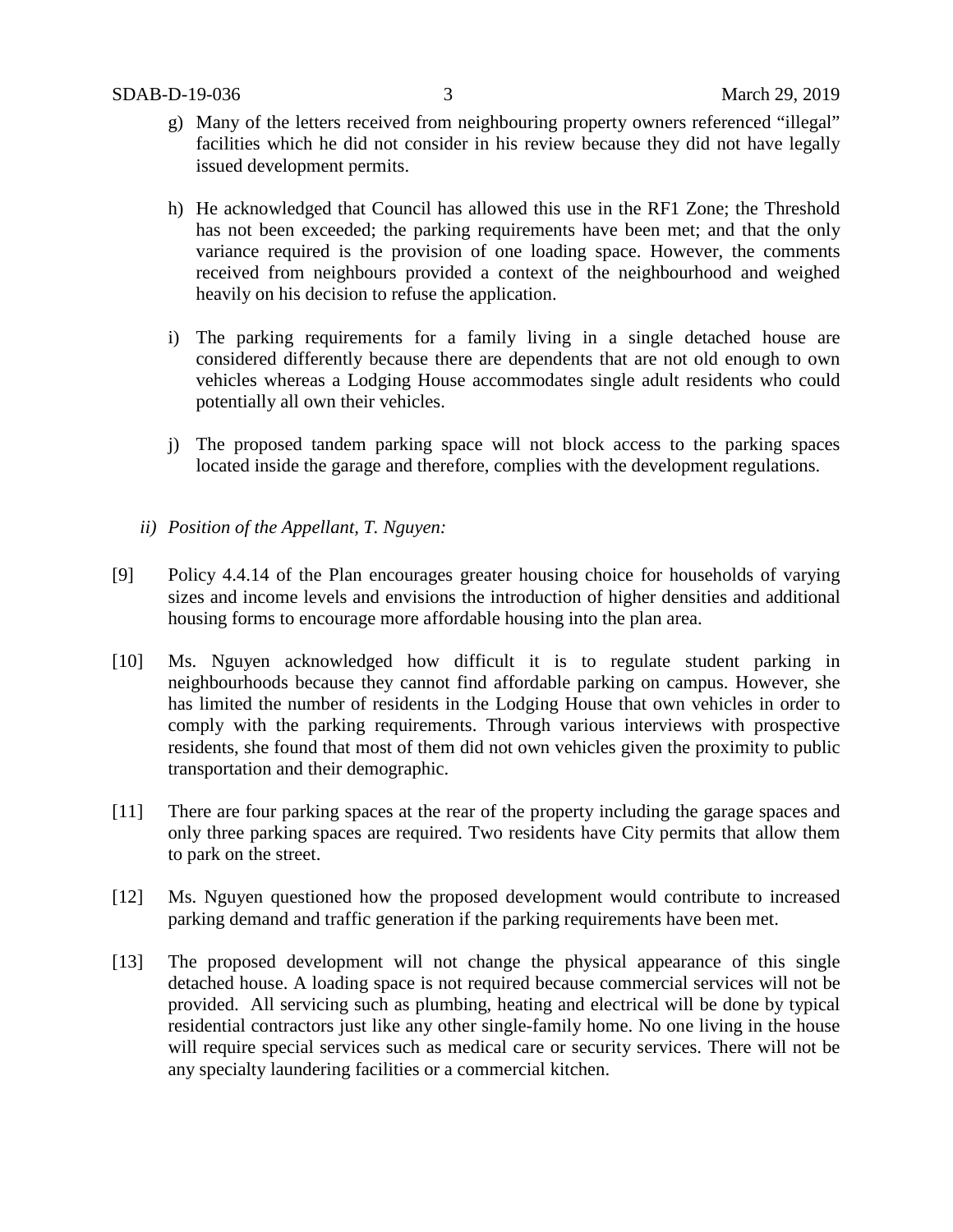- [14] Ms. Nguyen purchased the house from a family who had two children attending University and rented rooms to other University students.
- [15] After she purchased the property some trees were removed to clean up the yard as well as some interior improvements.
- [16] The management of student housing, specifically noise, has been analyzed and addressed through the preparation of the lease agreements and the types of individuals that will be allowed in the house. A clause was added to ensure that potential residents are aware that undue noise is grounds for termination of the lease.
- [17] Numerous conversations have occurred with the (west) adjacent neighbour to ensure them that if any issues arise from the occupancy of the house they could contact them to address the issue. Since purchasing the house in May 2018, they have not received any noise or grounds keeping complaints and/or been notified of any bylaw infractions.
- [18] Two photographs, marked *Exhibit A*, were submitted to illustrate the parking situation along 78 Avenue on a typical day. One photograph was taken during the day and the other in the evening.
- [19] Ms. Nguyen acknowledged that there are many illegal Lodging Houses operating in this neighbourhood.
- [20] The property could have been subdivided to accommodate the development of two skinny houses to provide student housing but instead the decision was made to retain the existing character of the single detached house while providing much needed student housing that is located close to the LRT.
- [21] The development permit application was refused based on the number of neighbours who are opposed to the operation of a Lodging House. However, it was her opinion that these concerns are related to the number of other illegal Lodging Houses operating in the neighbourhood.
- [22] The Threshold for this type of facility in this neighbourhood has not been exceeded and the proposed development complies with all of the *Bylaw* requirements with the exception of a loading space.
- [23] Ms. Nguyen provided the following information in response to questions from the Board:
	- a) On street parking is permitted on both sides of 78 Avenue and it is not a bus route.
	- b) The lease agreements are for a period of one year.
	- c) The subject site was being used as a Lodging House when it was purchased in May 2018. However, she was not aware that a development permit had not been issued. A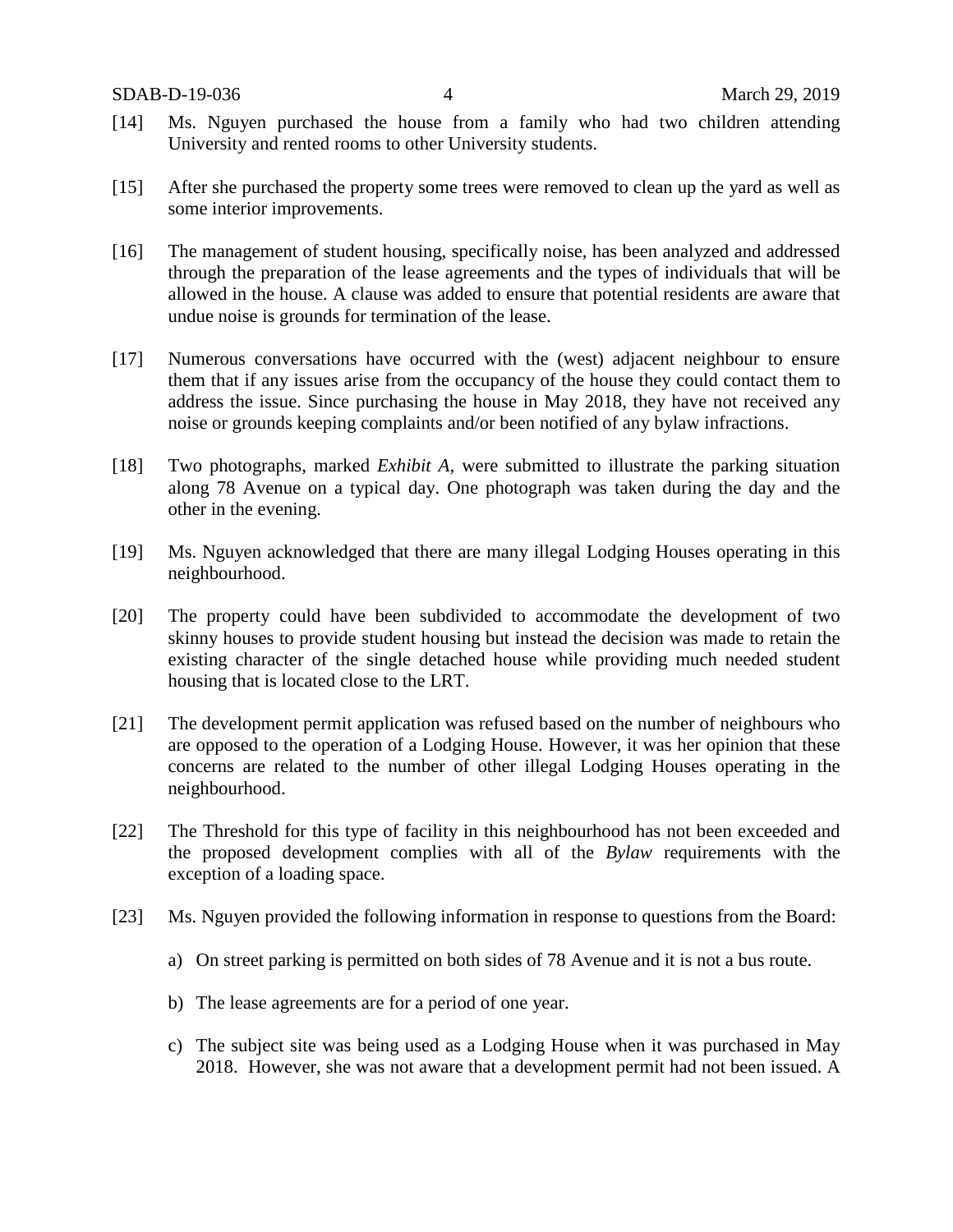development permit application was made as soon as she became aware of the situation.

- d) There is an illegal Lodging House operating from a corner site located south of her property.
- *iii) Position of P. Rausch, representing the McKernan Community League in Opposition to the Respondent:*
- [24] The Plan was adopted by Council over 25 years ago, before densification and LRT construction.
- [25] The Community League supports higher density housing on the perimeter of the neighbourhood to ensure the integrity of single family housing in the interior parts of the neighbourhood.
- [26] Lodging Houses have been supported in the past in order to provide much needed housing for the University and the Hospital.
- [27] The Community League is concerned with the growing trend of property owners to operate illegal Lodging Houses and have identified that there are approximately 20 illegal houses currently operating in this neighbourhood.
- [28] Many of these houses do not comply with building and fire codes for basement occupancy.
- [29] The Appellant should have been aware that the house was not operating as a legal Lodging House when it was purchased.
- [30] Mr. Rausch questioned when the photographs submitted by the Appellant were taken because he has personally witnessed bumper to bumper parking along 78 Avenue.
- [31] Mr. Rausch provided the following information in response to questions from the Board:
	- a) He acknowledged that building and fire code regulations are outside the purview of the Board.
	- b) The aerial photograph contained in the Development Officer's report was referenced and it was acknowledged that some of the parking congestion could be attributed to people who park in the neighbourhood and take the LRT downtown.
	- c) The photographs submitted by the Appellant may have been taken after residents left the neighbourhood to go to work.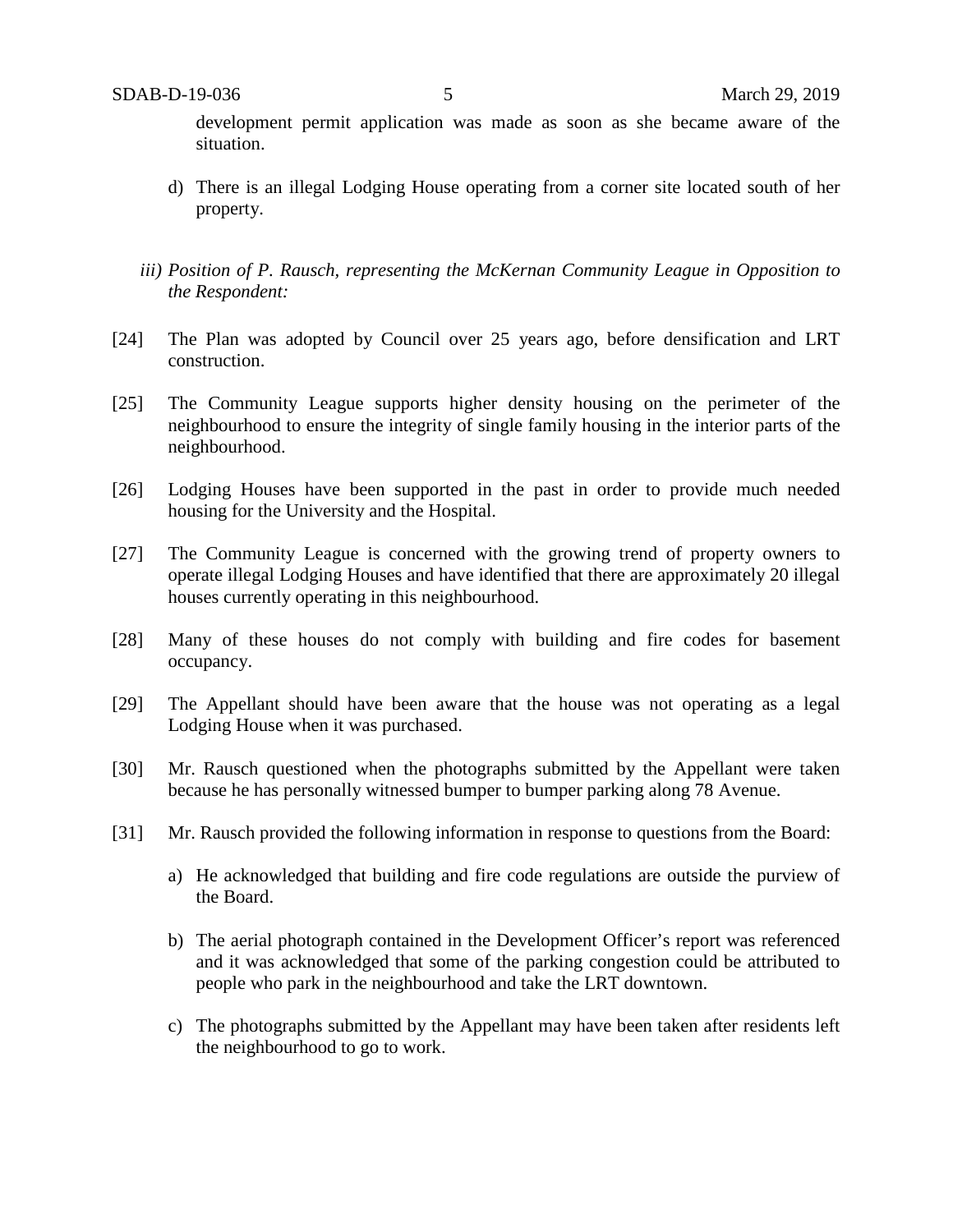- d) He could not confirm how many houses located along 78 Avenue are used as rental properties.
- e) All residents who park on the street require residential parking permits.
- f) It was acknowledged that the Threshold for Special Residential Facilities has not been met. He estimated that the proposed development would be the third or fourth legal Lodging House in this neighbourhood.
- *iv) Rebuttal of the Appellant:*
- [32] Ms. Nguyen clarified that the Affordable Housing excerpt referenced from Plan was dated August 2014, after the construction of the LRT.

## **Decision**

- [33] The appeal is **ALLOWED** and the decision of the Development Authority is **REVOKED**. The development is **GRANTED** as applied for to the Development Authority, subject to the following **CONDITIONS**:
	- 1. This Development Permit authorizes development to change the use from a Single Detached House to a Lodging House with six Sleeping Units. The development shall be constructed in accordance with the stamped and approved drawings;
	- 2. The required parking spaces shall be wholly provided on the same Site as the building. (Reference Section 54.2(2)(a) and Schedule 1);
	- 3. No Major Home Based Business, Secondary Suite, Garden Suite or Garage Suite shall be permitted as part of a Lodging House development or on the Site of such development (Reference Section 76.7);
	- 4. For the purpose of applying these regulations the Development Officer shall maintain a register for all approved Special Residential Facilities. The register shall include the address of the facility, maximum occupancy of the facility, and any other necessary information (Reference Section 96.5);
	- 5. PRIOR TO THE RELEASE OF DRAWINGS FOR BUILDING PERMIT REVIEW, the applicant or property owner shall pay a sanitary Trunk Fund fee of \$1629.00. All assessments are based upon information currently available to the City. The SSTF charges are quoted for the calendar year in which the development permit is granted. The final applicable rate is subject to change based on the year in which the payment is collected by the City of Edmonton. Please see the following webpage for more information: [https://www.edmonton.ca/city\\_government/utilities/sanitary-sewer](https://www.edmonton.ca/city_government/utilities/sanitary-sewer-trunk-charge-sstc.aspx)[trunk-charge-sstc.aspx.](https://www.edmonton.ca/city_government/utilities/sanitary-sewer-trunk-charge-sstc.aspx)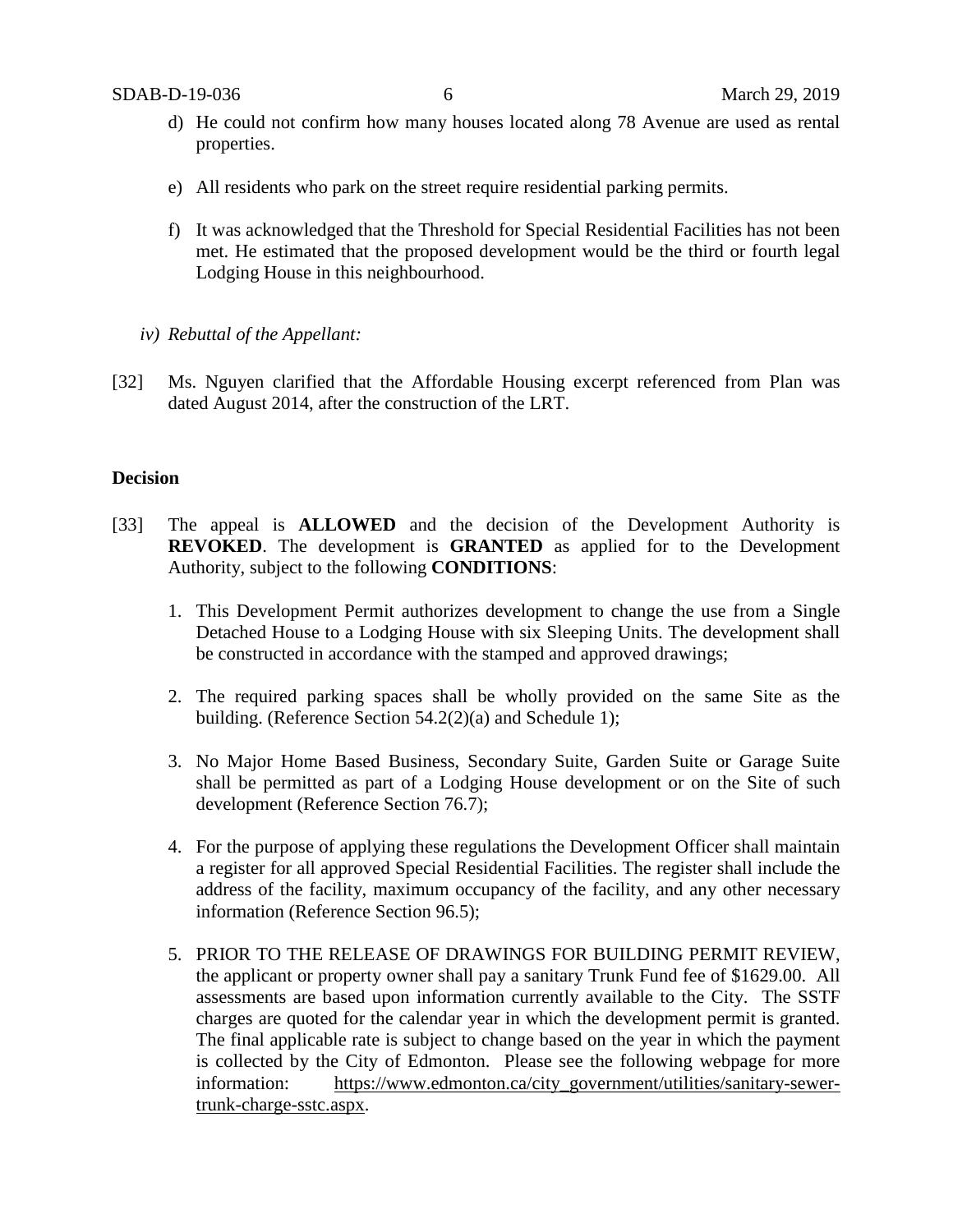### ADVISEMENT:

- i) Unless otherwise stated, all above references to "section numbers" refer to the authority under the *Edmonton Zoning Bylaw 12800*.
- [34] In granting the development, the following variance to the *Edmonton Zoning Bylaw* is allowed:
	- 1. The requirement to provide one loading space pursuant to Section 54.4, Schedule 3 is waived.

### **Reasons for Decision**

- [35] The proposed development, a Lodging House, is a Discretionary Use in the (RF1) Single Detached Residential Zone.
- [36] The development permit application was refused because of a deficiency of one loading space, pursuant to Section 54.4, Schedule 3 of the *Edmonton Zoning Bylaw* (the *Bylaw*) and because the Development Authority determined that the proposed development would increase vehicular traffic generation and parking demand that would be out of scale with surrounding developments, pursuant to Section 76.9.
- [37] The Board finds that the proposed change in Use is reasonably compatible with surrounding developments for the following reasons:
	- a) Section 96.3(a) and (b)(i) of the *Bylaw* states:
		- a. When determining the threshold for the number of Special Residential Facilities per neighbourhood, a maximum of 3 facilities per 1000 persons shall be allowed in any neighbourhood.
		- b. When determining the threshold for the number of Special Residential Facilities by Use per block.
			- i. A maximum of 2 Special Residential Facilities shall be allowed on a single block in a residential Zone.
	- b) Based on evidence provided by the Development Authority, the Appellant, and the Community League representative, the proposed development does not exceed the Threshold requirements for Special Residential Facilities and complies with Section 96.
	- c) Section 54.2, Schedule 1(A)(7) of the *Bylaw* requires a Lodging House to provide one parking space per two Sleeping Units. The proposed Lodging House with six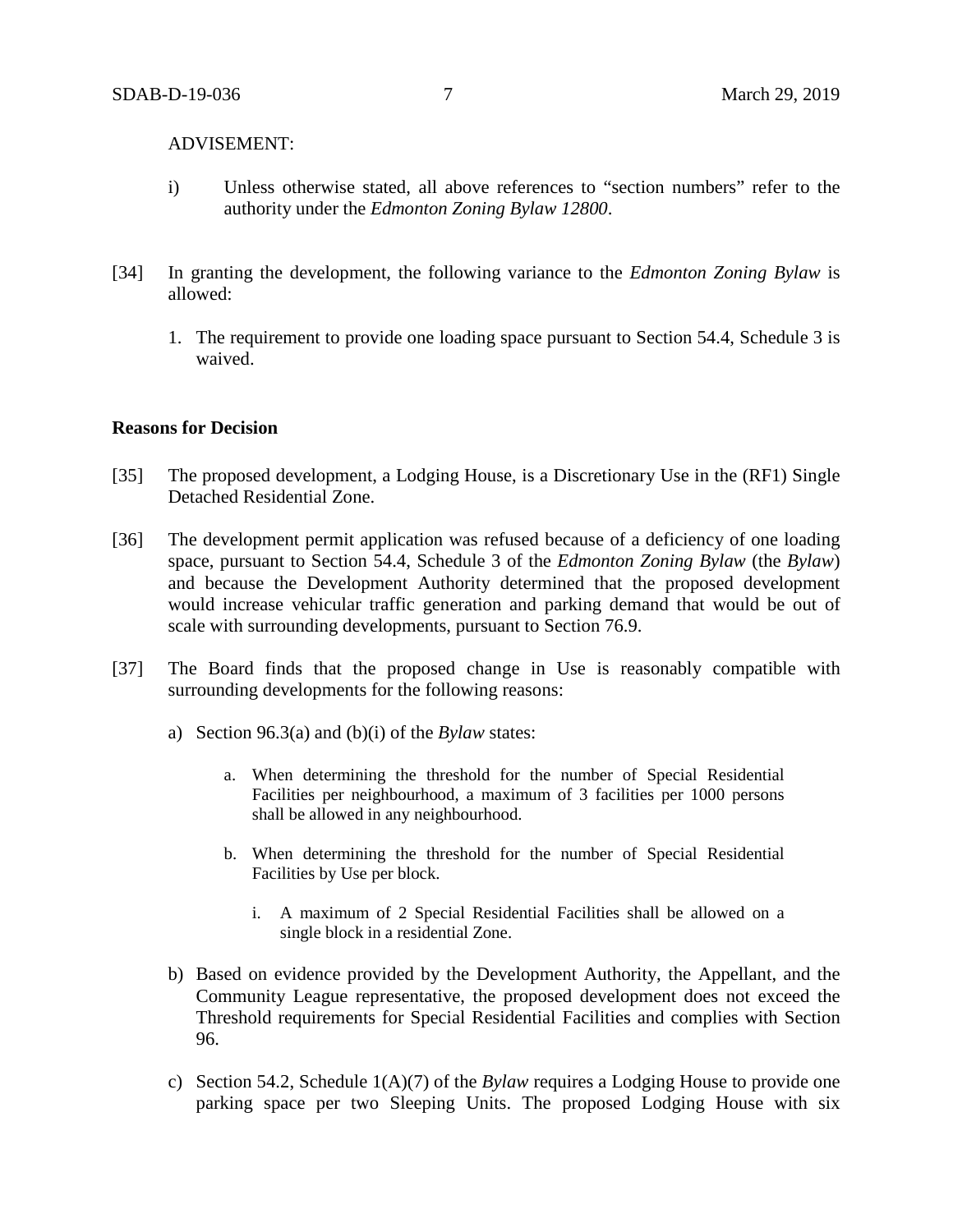Sleeping Units requires three parking spaces. Four parking spaces are proposed, which exceeds the minimum requirement.

- d) Based on evidence provided by the Appellant, a decision has been made to limit the number of residents who own vehicles. Many of the students do not own vehicles and use public transportation which is located in close proximity to the subject Site.
- e) 78 Avenue is not a bus route and parking is permitted on both sides of the avenue even though residential parking restrictions apply. Two of the residents of the Lodging House have been issued residential parking permits. Based on a review of the photographic evidence provided, on street parking is available along 78 Avenue both during the day and in the evening.
- f) The subject Site is located in close proximity to the McKernan/Belgravia LRT Station and is therefore covered by special parking regulations that have been established for Transit Oriented Developments and the Residential Parking Reductions program.
- g) Policy 4.4.14 of the McKernan/Belgravia Station Area Redevelopment Plan encourages greater housing choice for households of varying sizes and income levels and envisions the introduction of higher densities and additional housing forms to encourage more affordable housing into the plan area.
- h) The physical appearance of the house or lot has not changed and is characteristic of other residential properties located on this block.
- i) Evidence was not provided in either the written objections submitted by neighbouring property owners or by the Community League representative who attended the hearing, to persuade the Board that the proposed development is not reasonably compatible with surrounding land uses. Based on the evidence provided by the Development Authority, the Appellant, and the Community League representative, the Board finds that many of the concerns are related to similar facilities that may be operating illegally without approved development permits and are therefore, outside the purview of the Board.
- [38] The Board has waived the requirement to provide one loading space based on the evidence of the Appellant that commercial services will not be provided at this location and that all distribution servicing such as plumbing, heating and electrical will be done by residential contractors just like any other single-family home.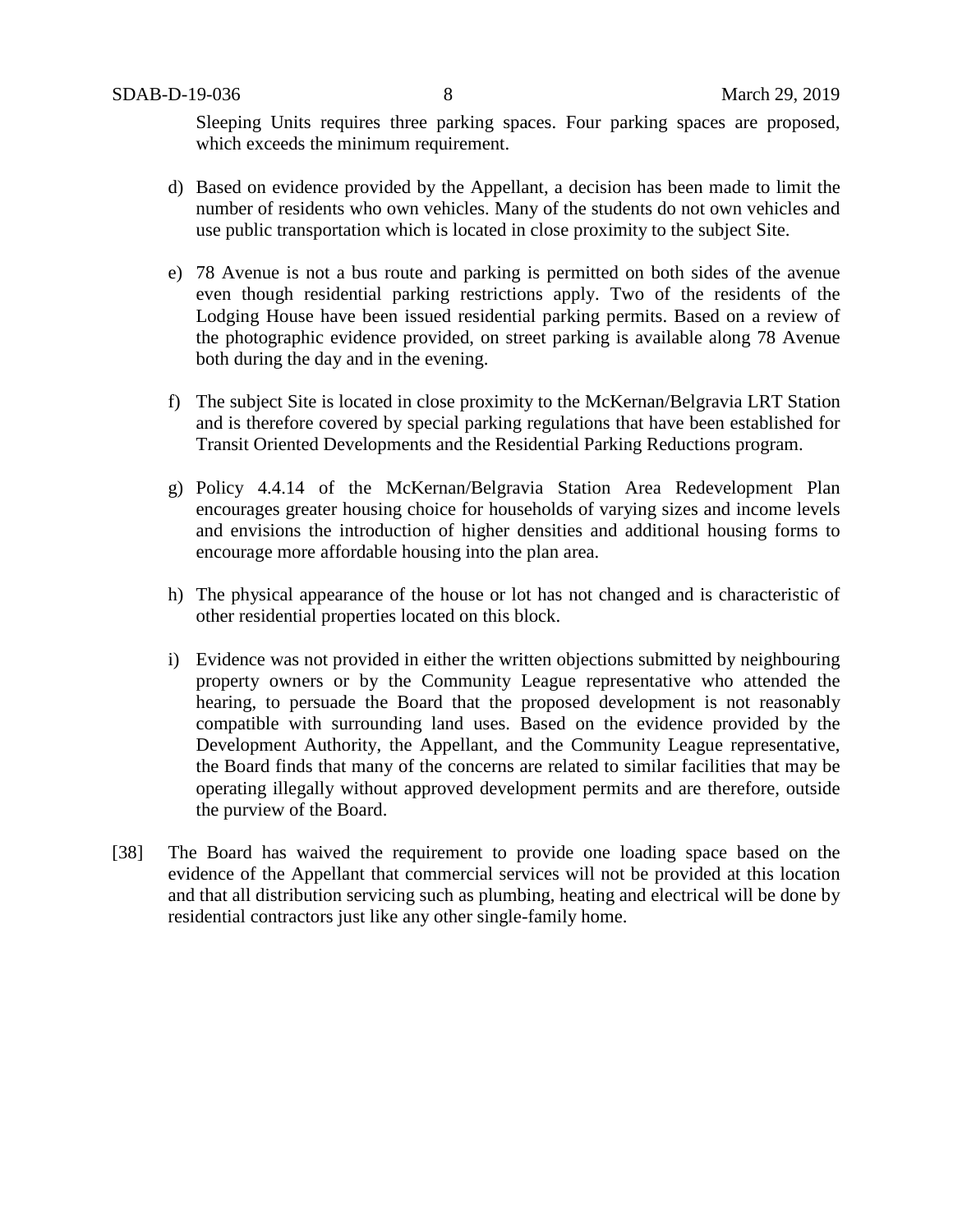SDAB-D-19-036 9 March 29, 2019

[39] The Board concludes that the proposed development with the conditions imposed is reasonably compatible with the neighbourhood and is of the opinion that waiving the requirement to provide one loading space will not unduly interfere with the amenities of the neighbourhood nor materially interfere with or affect the use, enjoyment or value of neighbouring parcels of land.

> Mr. V. Laberge, Presiding Officer Subdivision and Development Appeal Board

Board members in attendance: Mr. B. Gibson, Mr. R. Hobson, Mr. L. Pratt, Mr. J. Wall